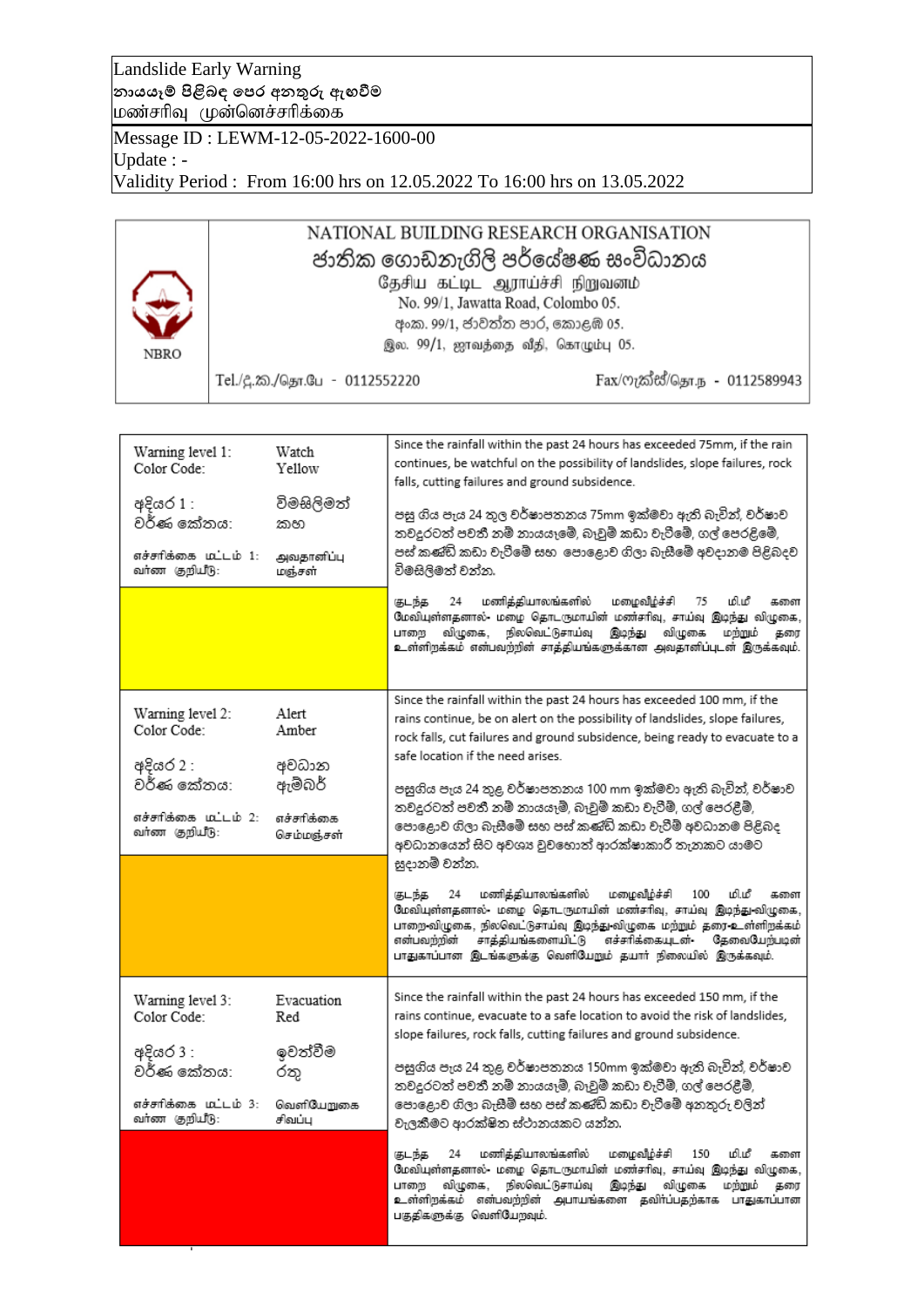| <b>Locations for Potential Risk</b><br>නායයෑමේ අවදානම පැවතිය හැකි පුදේශ<br>கனதியான அபாயமுள்ள இடங்கள் |                                                                                |                        |                      |  |  |
|------------------------------------------------------------------------------------------------------|--------------------------------------------------------------------------------|------------------------|----------------------|--|--|
| <b>District</b>                                                                                      | <b>Level 1 (Yellow)</b>                                                        | <b>Level 2 (Amber)</b> | <b>Level 3 (Red)</b> |  |  |
|                                                                                                      | Bulathsinhala and<br>Ingiriya                                                  |                        |                      |  |  |
| Kalutara                                                                                             | <b>Divisional Secretariat</b><br>Division(s) $(DSD)$ and<br>surrounding areas. |                        |                      |  |  |
|                                                                                                      | Ganga Ihala Korale and<br>Pasbage Korale                                       |                        |                      |  |  |
| Kandy                                                                                                | <b>Divisional Secretariat</b><br>Division(s) (DSD) and<br>surrounding areas.   |                        |                      |  |  |
|                                                                                                      | * Deraniyagala,<br>Yatiyanthota,<br>Aranayaka,                                 |                        |                      |  |  |
| Kegalle                                                                                              | * Dehiowita and<br>Bulathkohupitiya                                            |                        |                      |  |  |
|                                                                                                      | <b>Divisional Secretariat</b><br>Division(s) (DSD) and<br>surrounding areas.   |                        |                      |  |  |
|                                                                                                      | Pitabeddara and<br>Kotapola                                                    |                        |                      |  |  |
| Matara                                                                                               | <b>Divisional Secretariat</b><br>Division(s) $(DSD)$ and<br>surrounding areas. |                        |                      |  |  |
|                                                                                                      | Kotmale,<br>Ambagamuwa and<br>Nuwara Eliya                                     |                        |                      |  |  |
| Nuwara Eliya                                                                                         | <b>Divisional Secretariat</b><br>Division(s) (DSD) and<br>surrounding areas.   |                        |                      |  |  |
|                                                                                                      | Ayagama,<br>Nivithigala,<br>Kuruwita,<br>Elapatha,<br>Ratnapura,<br>Kiriella,  |                        |                      |  |  |
| Ratnapura                                                                                            | Eheliyagoda,<br>Kalawana,<br>Balangoda and<br>Imbulpe                          |                        |                      |  |  |
|                                                                                                      | <b>Divisional Secretariat</b><br>Division(s) (DSD) and<br>surrounding areas.   |                        |                      |  |  |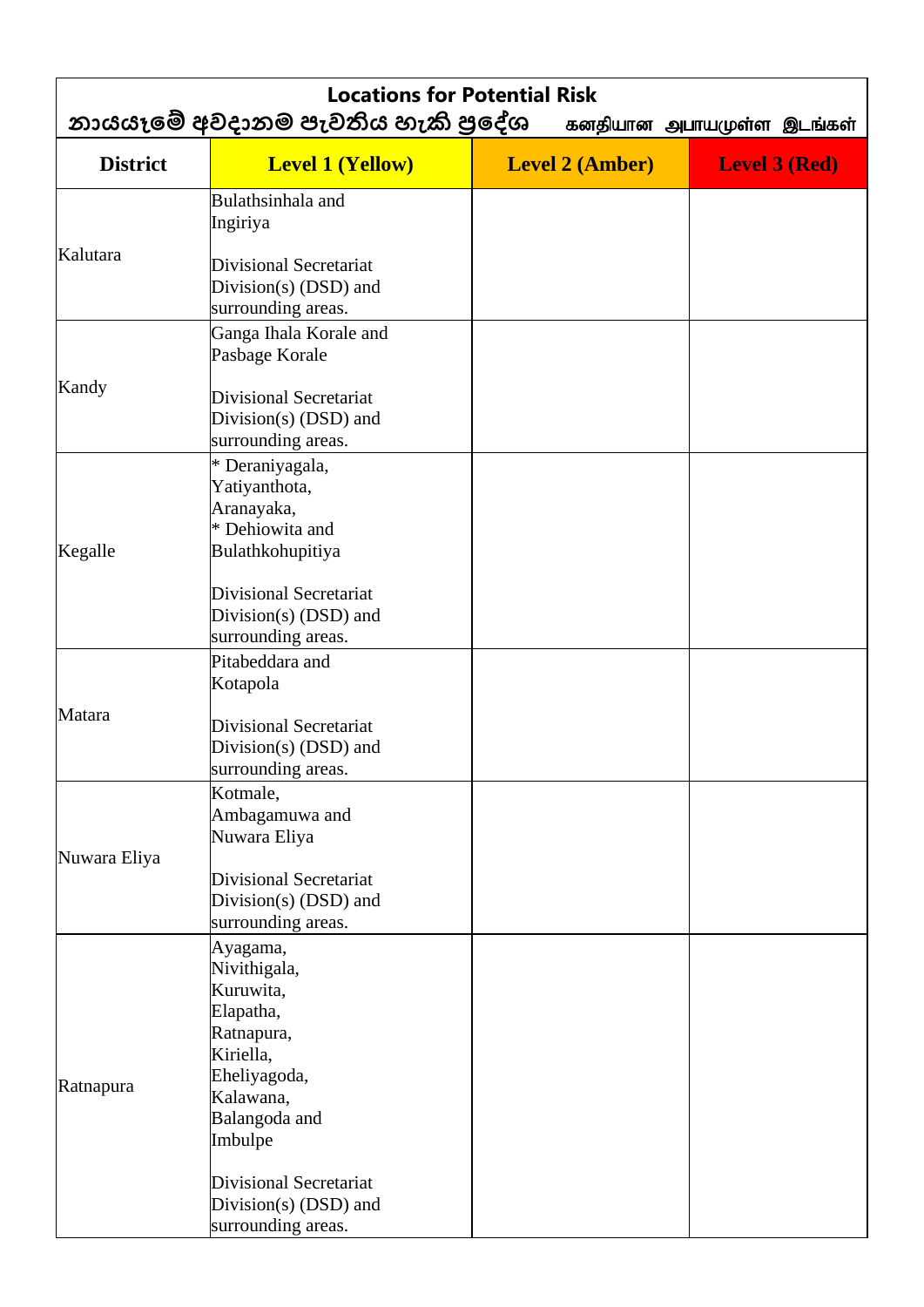**Note:** ↑shifted one level up, ↑↑shifted two levels up, ↓shifted one level down, ↓↓shifted two levels down. \*newly added with the last update

Special Note: These warning levels are issued based on the cumulative rainfall received to respective areas and given weather forecast by meteorological department of Sri Lanka

## **Areas and places which need special attention**

All mountainous areas, manmade cut slopes and roads within the relevant DS divisions

 $|$ අදාල පුාදේශීය ලේකම් කොට්ඨාශ තුල පිහිටි කදුකර බෑවුම් හා ඒ ආශිත පුදේශ තුල පිහිටි නිර්මිත

பிரதேச செயலக பிரிவினுள்ளான சகல மலைப்பாங்கான பகுதிகள் மற்றும் வெட்டப்பட்ட நிலச் சாய்வுகள்

**Specially:** All the landslide susceptible areas previously identified by NBRO.

**විශේෂ:** ජාතික ගොඩනැගිලි පර්යේෂණ සංවිධානය විසින් නායයෑමේ අවදානමක් ඇති ලෙස පූර්වයෙන් හදුනාගෙන ඇති පුදේශ

 $\vert$ விசேடமாக: மேசுழுவினால் முன்னா் அடையாளப்படுத்தப்பட்ட மண்சாிவுக்கான ஏதநிலையுள்ள சகல பிரதேசங்கள்.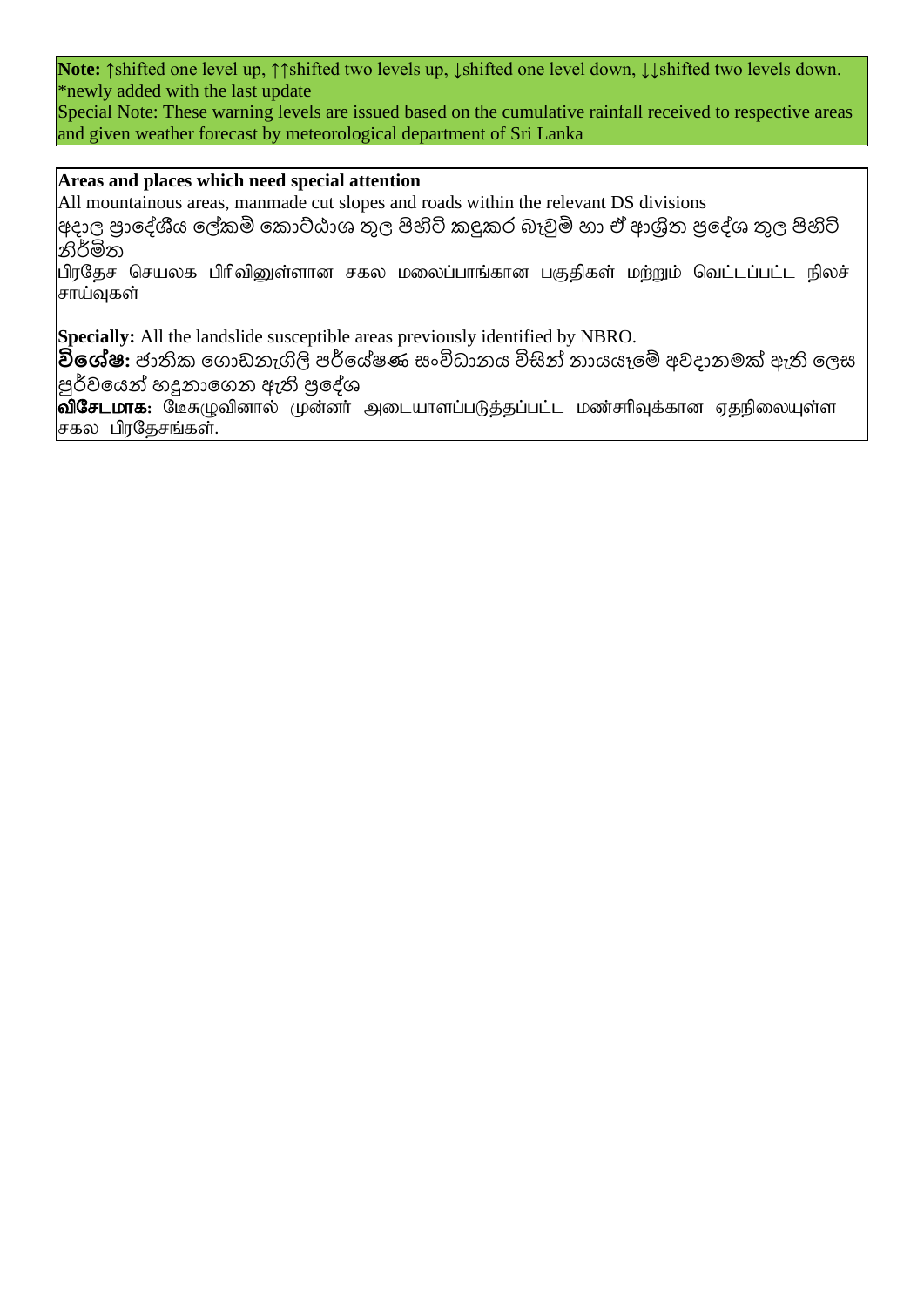විශේෂ සටහන: කරුණාකර මෙම නායයෑම් පිළිබද පූර්ව අනතුරු හැඟවීම් කාලසීමාව තුළ පහත කරුණු වෙත ඔබේ අවධානය යොමු කරන්න.

- 1. පහත දැක්වෙන නායයෑම් පූර්ව ලක්ෂණ පිළිබද සැලකිලිමත් වන්න.
	- $\blacktriangleright$  පොළවේ ඇති වන ඉරි තැලීම්, ගැඹුරට හෑරුණු පැළුම් හා පොළවේ ගිලා බැසීම්
	- ≻ු කුමයෙන් ඇලවී යන ගස්, විදුලි කණු, වැටවල් හා දුරකථන කුළුණු ආදිය
	- $\blacktriangleright$  ගොඩනැගිලිවල ගෙබිම හා බිත්තිමත ඇතිවන පිපුරුම් හා ඒවායේ කුමික වර්ධනය වීම්
	- ≻ එක්වර ජල උල්පත් ඇතිවීම හෝ පෙර පැවති ජල උල්පත්බොරවීම. අවහිරවීම හෝ තැතිවීම
- 2. එවන් නායයාමක පූර්ව ලක්ෂණ දක්නට ලැබෙන පුදේශ වලින් හැකි ඉක්මනින් ඉවත් වන්න.
- 3. ඊට අමතරව අනතුරට භාජනය වියහැකි යැයි අනුමාන කරන පුදේශ වල ජිවත් වන පුද්ගලයින් වැඩි වශයෙන් පරික්ෂාකාරී වියයුතු අතර දැඩි වර්ෂා තත්වය තවදුරටත් පැවතුනහොත් සුරක්ෂිත ස්ථානයක් කරා ක්ෂණිකව ඉවත්ව යාමට සූදානම්ව සිටිය යුතුය.
- සැ.යූ: ජාතික ගොඩනැගිලි පර්යේෂණ සංවිධානයෙන් සහ ආපදා කළමනාකරණ මධාපේථානයෙන් ලැබෙන වැඩිදුර උපදෙස් අනුගමනය කරන්න.

Special Note: During this Landslide Early Warning period, please pay attention to the following:

- 1. Pay your attention to the following pre landslide signs,
	- $\triangleright$  Development of cracks on the ground, deepened cracks and ground subsidence
	- > Slanting of trees, electrical posts, fences and telephone posts
	- $\triangleright$  Cracks in the floors and walls of buildings which are built at slopes
	- > Sudden appearance of springs, emerging muddy water, blockage or disappearance of existing springs
- 2. People should move immediately away from the areas where they noticed the above pre-landslide signs.
- 3. Furthermore, people living in landslide susceptible areas should be extra vigilant and should be ready to move quickly to safe places if heavy rain continues.
- Note: Communities are advised to follow the instructions given by National Building Research Organization and Disaster Management Center.

|  |  |  |  | <b>விசேட குறிப்பு</b> : மண்சரிவு முன்னெச்சரிக்கை காலப்பகுதியில் பின்வருவனவற்றில் கவனம் எடுக்கவும் |  |
|--|--|--|--|---------------------------------------------------------------------------------------------------|--|
|  |  |  |  | 1. பின்வரும் மண்சரிவு முன் அறிகுறிகளையிட்டு கவனத்தை செலுத்தவும்.                                  |  |

- $\triangleright$  நிலத்தில் வெடிப்பு உருவாகுதல், ஆழமாகும் வெடிப்புகள் மற்றும் தரை உள்ளிறக்கங்கள்.
- ≽ மரங்கள்,மின் கம்பங்கள், வேலிகள், மற்றும் தொலைபேசிக் கம்பங்கள் சாய்வடைதல்.
- <mark>≫ சாய்வுகளில் அமைந்துள்ள கட்டிடங்களின் தரைமற்றும் சுவர்களில் வெடிப்புகள் உருவாகுதல்.</mark>
- ≻ நிலத்திலிருந்து திடிரென நீரூற்றுகள், சேற்று நீா தோன்றுதல் மற்றும் தற்போதுள்ள நீரூற்றுகள் தடைப்படுதல் அல்லது இல்லாது போகுதல்.
- 2. மண்சரிவுக்கு முன்னரான அறிகுறிகளை கொண்ட இடங்களிலிருந்து உடனடியாக மக்கள் அப்பால் நகர வேண்டும்.
- 3. மேலும், பாதிப்பு ஏதுநிலையுள்ள பகுதிகளில் வாழும் மக்கள் மேலதிக விழிப்புடன் இருக்கவேண்டும் என்பதுடன் கடும் மழை தொருமாயின் விரைவாக பாதுகாப்பான இடங்களுக்கு நகர ஆயத்தமாகவும் இருக்கவேண்டும்.

குறிப்பு: தயவுசெய்து தேசிய கட்டிட ஆராய்ச்சி நிறுவனம் மற்றும் அனர்த்த முகாமைத்துவ நிலையம் என்பவற்றின் அறிவுறுத்தல்களை பின்பற்றவும்

Previous Message ID : -

**Issued by:** Approved by: 12-05-2022, 16:00 hrs Date and time issued Duty Officer Director - LRRMD Landslide Research and Risk Management Division **National Building Research Organisation**